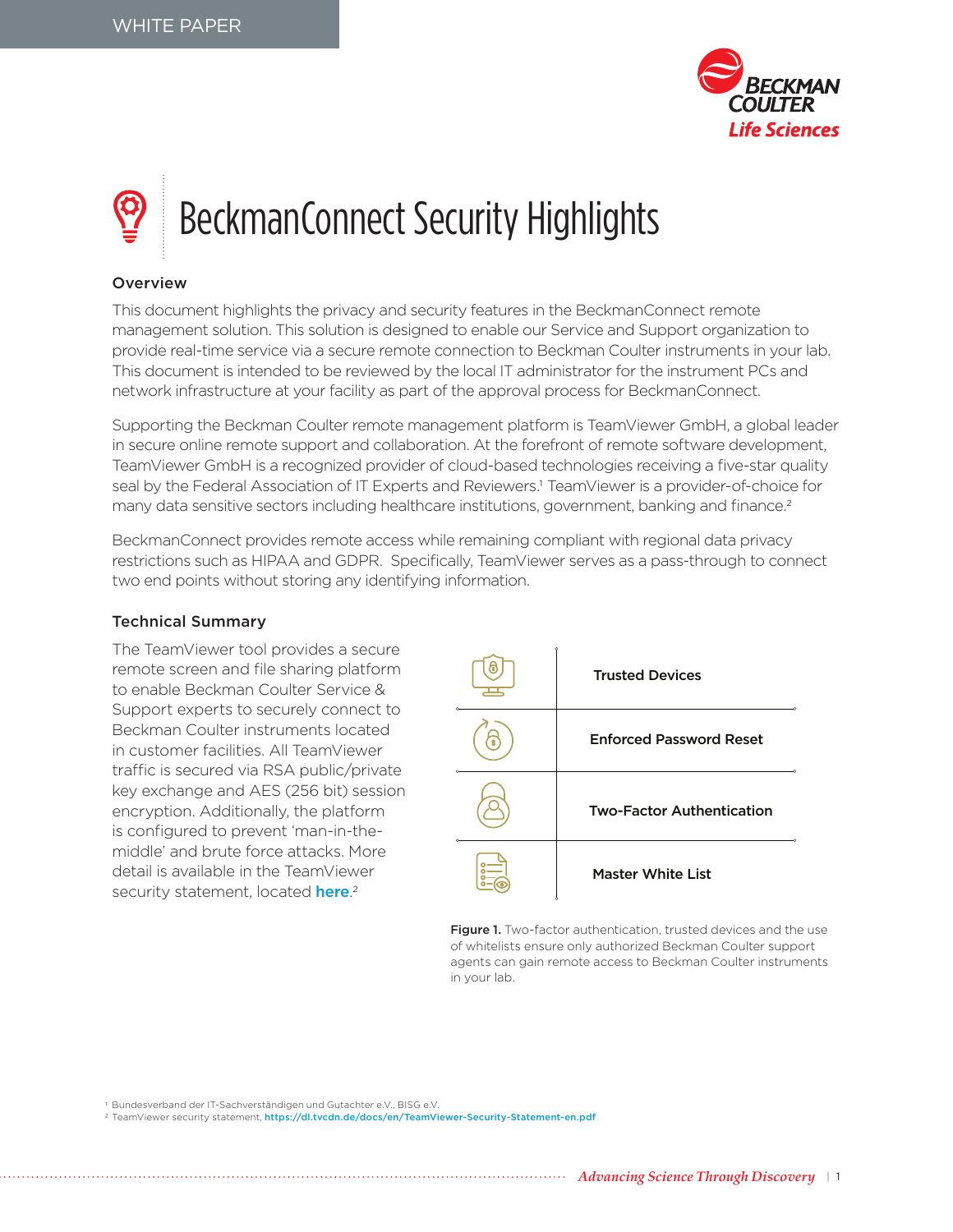## Security Measures

To operate, TeamViewer requires an internet connection. Before connecting any Beckman Coulter instrument PC to the network for the first time, please be sure to read the BeckmanConnect Instrument PC Networking Requirements document and ensure the instrument PC is secure. Thorough review of our IT requirements and consent to the terms of service are required prior to activating remote support features.

BeckmanConnect is configured for maximum out-of-the-box security:

- TeamViewer connection white-listing is deployed to prevent access to instruments from sources external to the Beckman Coulter Service & Support organization.
- Outgoing TeamViewer connection requests and meeting functionality within the client have been disabled.
- Users are required to provide a unique connection password to initiate all connection sessions. This password changes with each new session to prevent unauthorized connections.
- Following successful authentication of a secure TeamViewer session, users are required to manually approve any screen-view, remote-control or file-transfer request through the TeamViewer client. Connection requests and file transfers are logged on TeamViewer secure servers for audit purposes. Note File Transfer is currently not enabled for instrument controller PCs containing personal health information (Navios EX, DxFlex, Data Innovations Instrument Manager, Aquios CL, CellMekSPS, Navios). If this feature is enabled in a future release, users must download an update and authorize the new feature during installation before it will be activated.
- Access to the Beckman Coulter TeamViewer management portal is restricted by username and complex password. Access is restricted to Beckman Coulter employees who have undergone training to understand the data and privacy guidelines that apply to the customer's region.

## Firewall Requirements

BeckmanConnect is designed to enable a secure remote connection without the need for any special firewall configuration. In select situations, a firewall might be set up to block unknown outbound connections. In such cases, the firewall must be configured to facilitate the connection.

BeckmanConnect will use port 443 to establish an outbound TCP connection. Port 443 is required for the client software to:

- auto-update
- set required group policy settings for security purposes
- allow remote connections from Beckman Coulter Service & Support personnel

NOTE: The service will not function properly without outbound access to port 443.